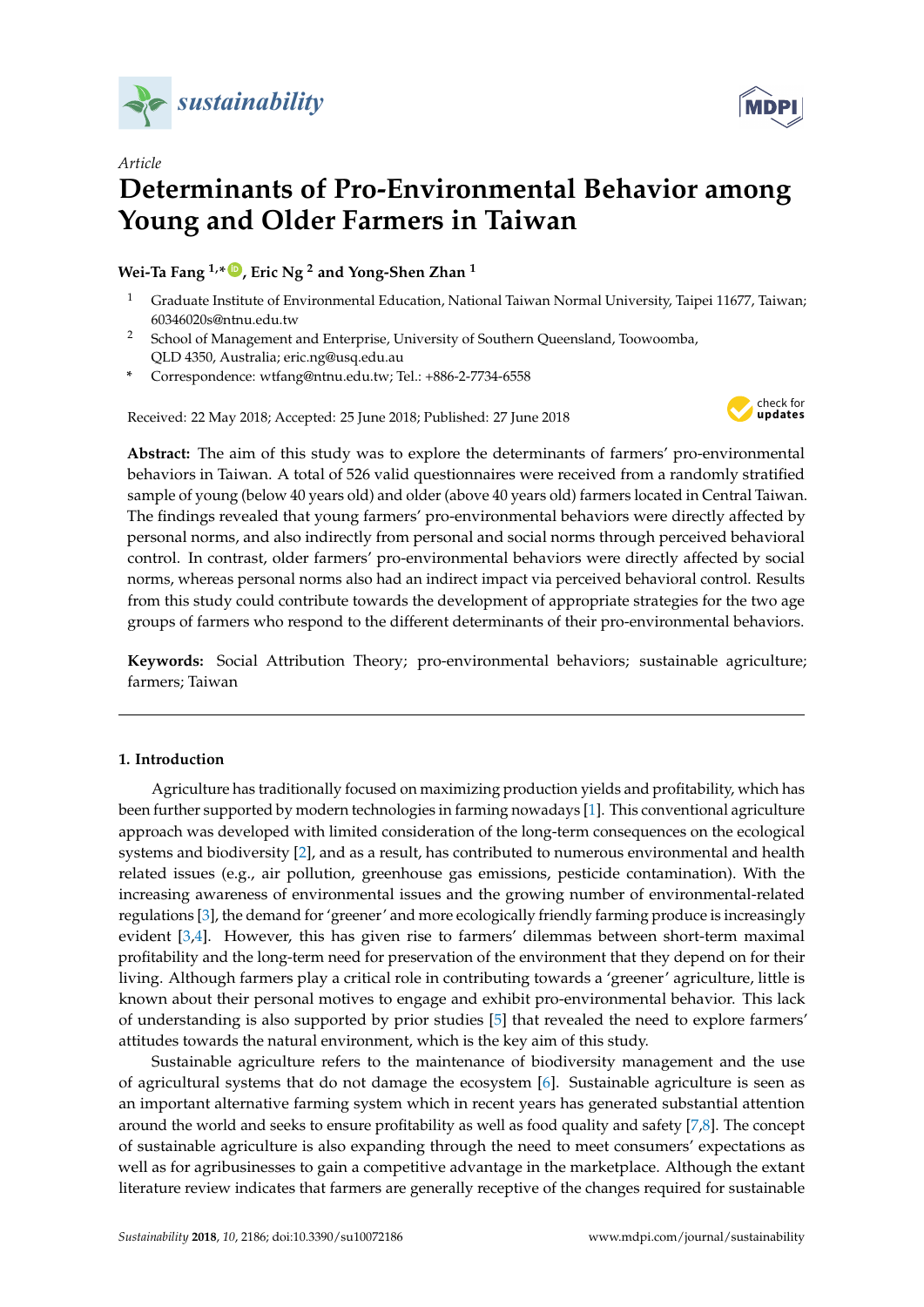agriculture [\[14](#page-13-1)[,15\]](#page-13-2).

agriculture and are willing to be proactively engaging in the process [\[9,](#page-12-8)[10\]](#page-12-9), further insights into understand their intentions are essential. Other studies have also investigated several different aspects of sustainable agriculture, such as the relationship between farmers' quality of life and their attitude towards sustainable agriculture [\[11\]](#page-12-10); key factors affecting sustainable agriculture adoption [\[12\]](#page-12-11); regulations to sustainable agriculture [\[13\]](#page-13-0); and costs and benefits related to implementing sustainable

In 2015, Taiwan's total agricultural production value accounted for an estimated US \$14.98 billion; this equates to about 1.7 percent of the nation's gross domestic product [\[16\]](#page-13-3). There were approximately 555,000 people involved in agricultural production in the year 2016, and this represented about 2% of the total population. Of these 555,000 farmers, 90% of them are over the age of 40, whereas the remaining 10% are younger than 40 years old, with an average age of 62 years old. Given the changing food consumption patterns and increasing competition, the focus of the country's agriculture has shifted from traditional farming of staple crops to production of higher value commodities targeted at specific markets. In addition, there has been an increasing number of farmers willing to engage in sustainable agriculture and this is particularly evident in young farmers who are under 40 years old and have been adopting environmentally friendly practices to manage their agricultural production [\[17\]](#page-13-4). Such a phenomenon is supported by previous studies [\[18](#page-13-5)[–21\]](#page-13-6), which reveal that young people are more concerned about the environment than older people. Thus, this research seeks to investigate the determinants of the pro-environmental behavior among young and older farmers in Taiwan.

This paper will begin with a discussion on the conceptual framework and the hypotheses proposed for this research study. Next, the materials and methods will be outlined, including the participants involved and measures used in this study. Then, the analysis of data is described, and the findings are presented. These are followed by the discussions and implications of the results, and finally, suggestions for further research and conclusions are drawn.

#### **2. Conceptual Framework and Hypotheses**

Social Attribution Theory has been used by researchers to explain the reasons of human behavior and this theory suggests that a behavior can be affected by situations that arise from internal and/or external attributions [\[22](#page-13-7)[,23\]](#page-13-8). Accordingly, internal attributions are causes of behavior associated with some internal characteristic, and the two key elements involve are: (1) Perceived behavioral control; and (2) personal norms. Perceived behavioral control refers to an individual's perceived ease or difficulty to perform personal capabilities in order to control external challenges [\[24\]](#page-13-9). Personal norms refer to the self-concept and are experienced as feelings of a moral obligation to perform a certain behavior; it is regarded as a type of environmental self-awareness and self-discipline that can be related to the generation of environmental behaviors [\[25\]](#page-13-10). In contrast, external attributions refer to causes of behavior that have resulted from some situations or events outside a person's control. Social norm is considered as a major component of external attributions that goes beyond attitudes and shape people's behaviors [\[26\]](#page-13-11). Social norms can be further categorized into subjective norms, and descriptive norms. Subjective norms are "the perceived social pressure to perform or not to perform the behavior" in a particular situation, in which the greater the pressure to support or oppose a norm, the stronger the effect of the behaviors [\[27\]](#page-13-12). Whereas, descriptive norms refer to individuals' perceived practices of most people and their influence on human behavior is often unconscious [\[28\]](#page-13-13). Figure [1](#page-2-0) below shows the proposed research framework for this study.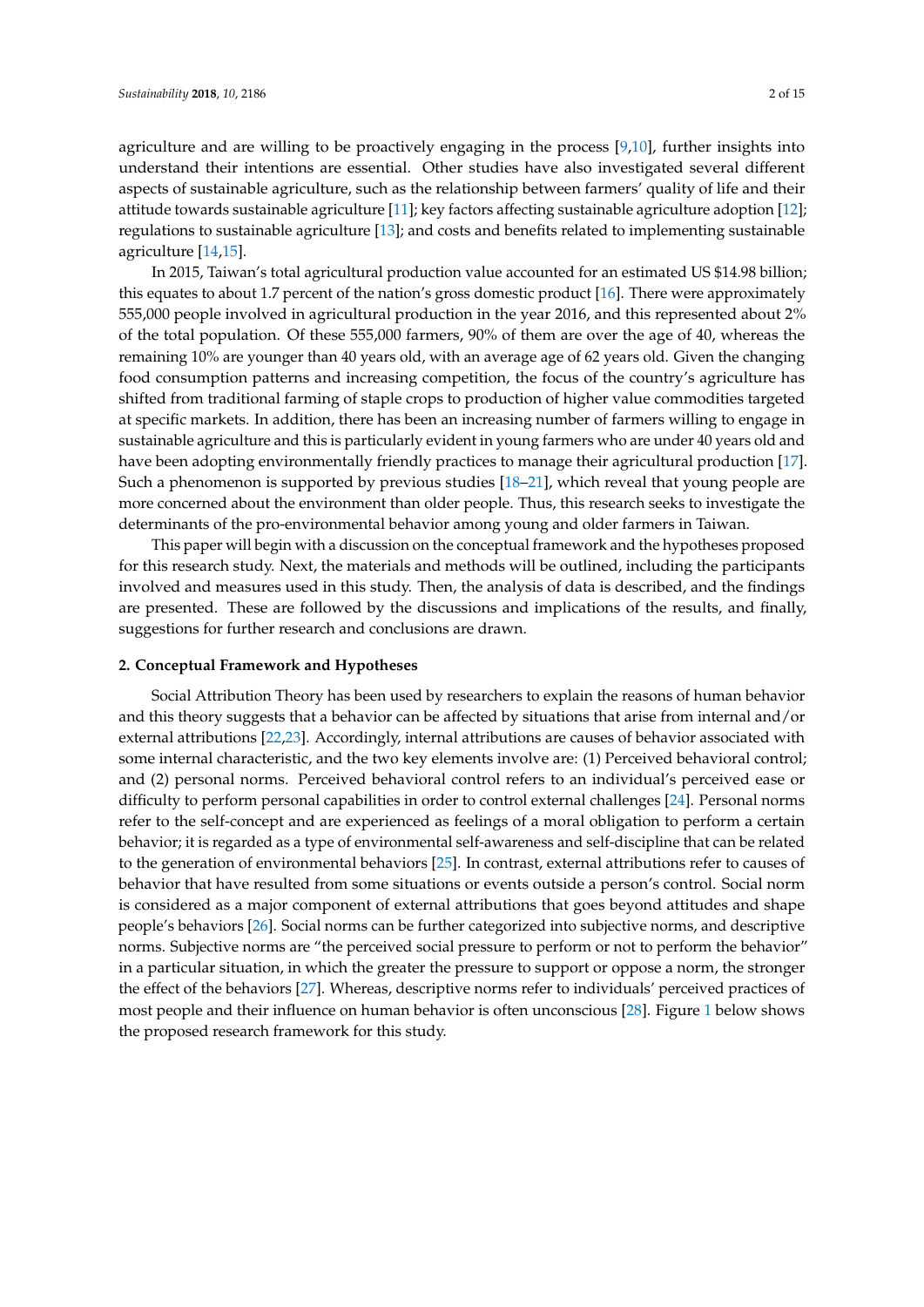<span id="page-2-0"></span>

**Figure 1.** Proposed research framework. **Figure 1.** Proposed research framework.

This research has used the Social Attribution Theory to investigate the pro-environmental This research has used the Social Attribution Theory to investigate the pro-environmental behaviors of young and older farmers in Taiwan, specifically the impact of perceived behavioral behaviors of young and older farmers in Taiwan, specifically the impact of perceived behavioral control, personal norms (internal attributions), and social norms (external attributions) on their pro-control, personal norms (internal attributions), and social norms (external attributions) on their environmental behaviors. Therefore, this study proposes the following research hypotheses to be pro-environmental behaviors. Therefore, this study proposes the following research hypotheses to investigated. be investigated.

Hypothesis 1 (H1). Social norms affect pro-environmental behaviors of young farmers [29-[32\]](#page-13-15).

Hypothesis 2 (H2). Social norms affect perceived behavioral control of young farmers [29-[32\]](#page-13-15).

Hypothesis 3 (H3). Social norms affect personal norms of young farmers [\[29](#page-13-14)-32].

Hypothesis 4 (H4). Personal norms affect perceived behavioral control of young farmers [33-[35\]](#page-13-17).

Hypothesis 5 (H5). Personal norms affect pro-environmental behaviors of young farmers [33-[35\]](#page-13-17).

Hypothesis 6 (H6). Perceived behavioral control affects pro-environmental behaviors of young farmers [\[35](#page-13-17)-39].

Hypothesis 7 (H7). Social norms affect pro-environmental behaviors of older farmers [\[29](#page-13-14)-32].

Hypothesis 8 (H8). Social norms affect perceived behavioral control of older farmers [\[29](#page-13-14)-32].

Hypothesis 9 (H9). Social norms affect personal norms of older farmers [29-[32\]](#page-13-15).

Hypothesis 10 (H10). Personal norms affect perceived behavioral control of older farmers [\[33](#page-13-16)-35].

Hypothesis 11 (H11). Personal norms affect pro-environmental behaviors of older farmers [\[33](#page-13-16)-35].

Hypothesis 12 (H12). Perceived behavioral control affects pro-environmental behaviors of older **3. Materials and Methods** *farmers [\[35–](#page-13-17)[39\]](#page-14-0).*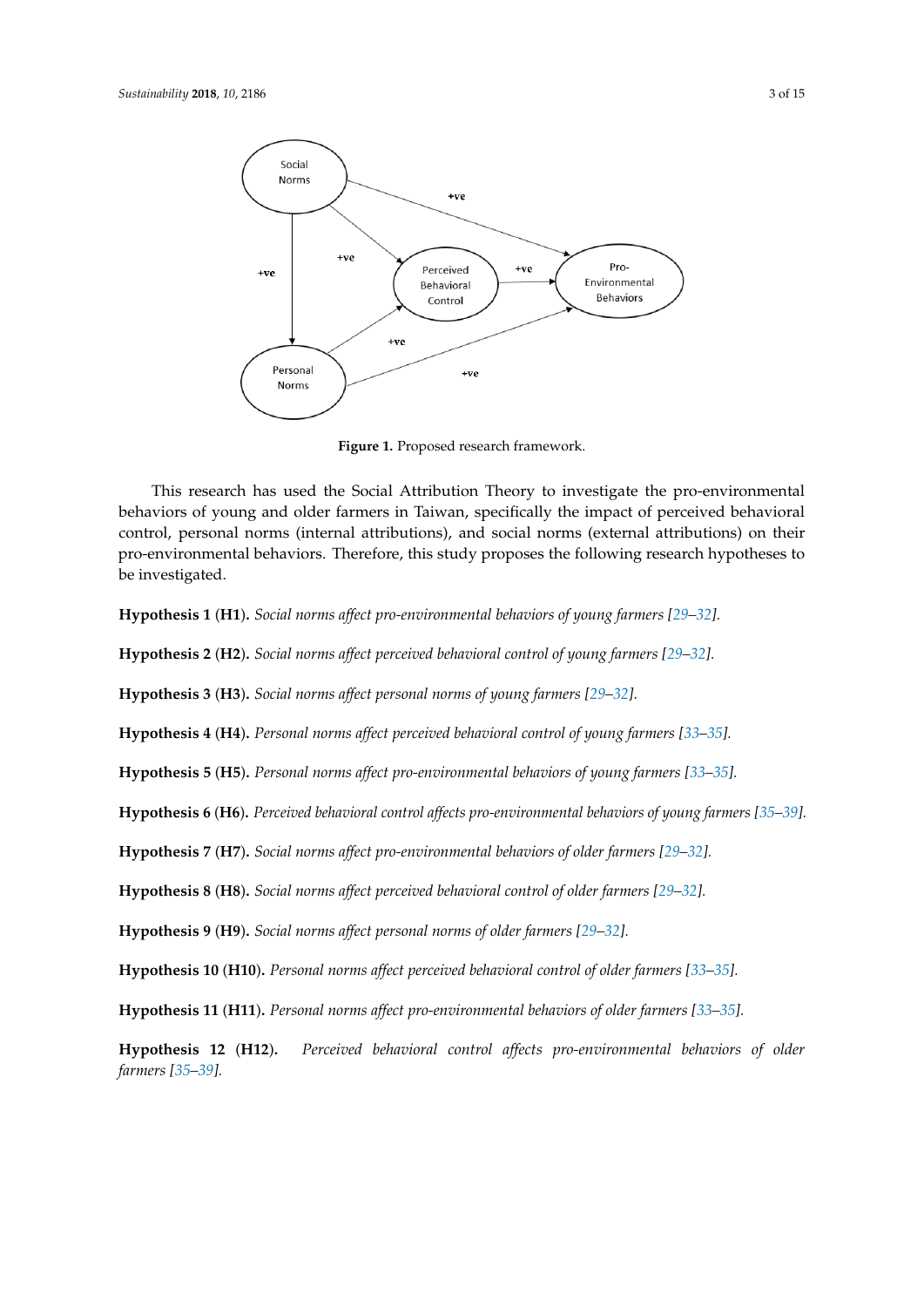## **3. Materials and Methods**

#### *3.1. Research Areas*

This study was conducted in Central Taiwan, a vital agricultural output area in Asia. Central Taiwan is one of Taiwan Island's major agricultural production regions. It has hilly and plain features, with temperate and subtropical climate characteristics, and is suitable for the cultivation of various crops, such as vegetables and fruits. The products in this area are diverse and rich in features. From the low-altitude area to the high-altitude mountainous area of 3000 m, the agricultural area in Central low-altitude area to the high-altitude mountainous area of 3000 m, the agricultural area in Central<br>Taiwan (as shown in Figure 2) cultivates tropical fruits as well as temperate crops, vegetables, fruits, tea, and flowers.

<span id="page-3-0"></span>

**Figure 2.** A map of Central Taiwan where the research was conducted. **Figure 2.** A map of Central Taiwan where the research was conducted.

# *3.2. Participants 3.2. Participants*

In this study, a sampling survey was conducted with members of the production and marketing In this study, a sampling survey was conducted with members of the production and marketing groups of the farmers' associations at the four administrative regions in Central Taiwan, namely groups of the farmers' associations at the four administrative regions in Central Taiwan, namely Taichung City, Miaoli County, Changhua County, and Nantou County. In Taiwan, farmers are Taichung City, Miaoli County, Changhua County, and Nantou County. In Taiwan, farmers are obligated to join local farmers' associations, which provide insurance, information regarding farming techniques, and bank loan functions, forming a grassroots agricultural organization  $[40,41]$  $[40,41]$ . The participants selected for this study were stratified into two age groups (i.e., under 40 years old, and above 40 years old). The rationale for this stratification was based on the East Asian Confucian culture where it is a belief that when a person is over 40 years old, his/her life is fixed and it is difficult to process and attain new information, whereas a person who is under 40 years old is more likely to go through changes and able to accept new information and ideas. This was supported by Confucius (551–479 B.C.) who said, "At 40, I had no doubts".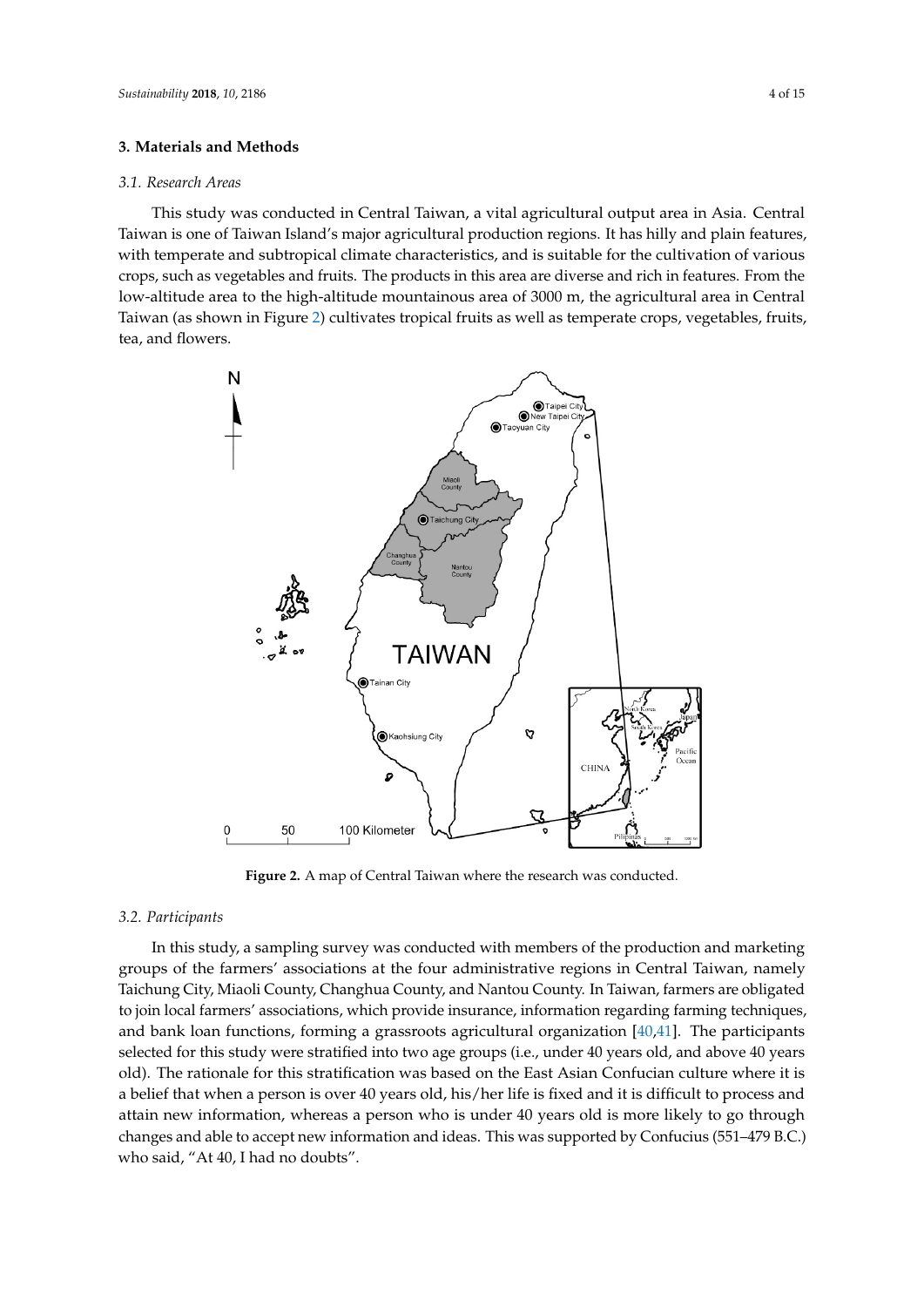According to the literature, collection of at least 384 sample questionnaires is required to achieve a confidence interval of over 95% [\[42\]](#page-14-3). Therefore, the number of samples collected in the present study was set at over 384. We conducted the questionnaire from August 2016 to February 2017. The farmers' population size in the four administrative regions were 215,196. An initial random sampling resulted in the selection of 1200 farmers who were then contacted via telephone to seek their participation in the research study. However, only 650 of them agreed to participate in the questionnaire survey. Of the 650 questionnaires issued, there were 615 returned which equates to a response rate of approximately 94.61%. Among those questionnaires returned, 89 were invalid. Thus, only the remaining 526 valid questionnaires were analyzed.

#### *3.3. Measures*

Social attribution theory regards three key dimensions as related to influencing pro-environmental behaviors: (1) social norms, (2) personal norms, and (3) perceived behavioral control. To improve the rigorousness and validity of the questionnaire, three experts were invited to examine the construct validity of the questionnaire and review the suitability, semantics, and fluency of the questions. The content of the questionnaire was subsequently revised and organized according to their opinions. Finally, the questionnaire for this study was drafted and used in the actual survey.

A five-point Likert scale (1 = strongly disagree; 2 = disagree; 3 = normal; 4 = agree; 5 = strongly agree) was used for measurement in this study. The overall Cronbach's α of the questionnaire was 0.735, which proved the internal reliability because the value was greater than the required 0.6. In addition, the Kaiser–Meyer–Olkin value was recorded as 0.751, belonging to a middle grade greater than 0.7 [\[43\]](#page-14-4), and a spherical Bartlett test value of 1124.249, *p* < 0.001 was recorded.

Statistical Package for the Social Sciences sv. 23 was used for analysis in this study. Frequency analysis was used to determine the key dimensions (social norms, personal norms, perceived behavioral control, and pro-environmental behaviors) and calculate the total number of occurrences, means, and standard deviation (SD) scores for demographic issues and items. The Pearson correlation technique measured the strength and direction of the relationships among these key dimensions.

Finally, SmartPLS 2.0 statistical software was used to conduct the path and statistical analyses for this study and to predict the influence of the Taichung farmers' social norms, personal norms, and perceived behavioral control on their pro-environmental behaviors. Partial least squares structural equation modeling (PLS-SEM) is an exploratory multivariate research method used to establish SEM in small sample studies.

#### **4. Results**

## *4.1. Descriptive Statistics*

As shown in Table [1,](#page-5-0) the overall results of the questionnaire revealed that there were more males (66.7%) than females (33.3%) that participated in this study, which indicated that the agricultural sector in the Central Taiwan region was mainly dominated by males. Of the total 526 participants, 453 (151 females, 302 males) of them were older than 40 years old while the remaining 73 (24 females, 49 males) were younger than 40 years old. The participants' education attainments were as follows: junior high school and below (42.6%), senior high school (37.1%), bachelor's degree (18.6%), and graduate school (1.7%). The proportion of those with a high school education level or above was approximately 50%, which was in line with the result of a survey of farmer households released by the Agriculture and Food Agency in 2014. Most of these farmers specialized in agricultural farming and more than 50% had been engaged in farming for more than several decades, indicating that they had extensive experience in agricultural farming.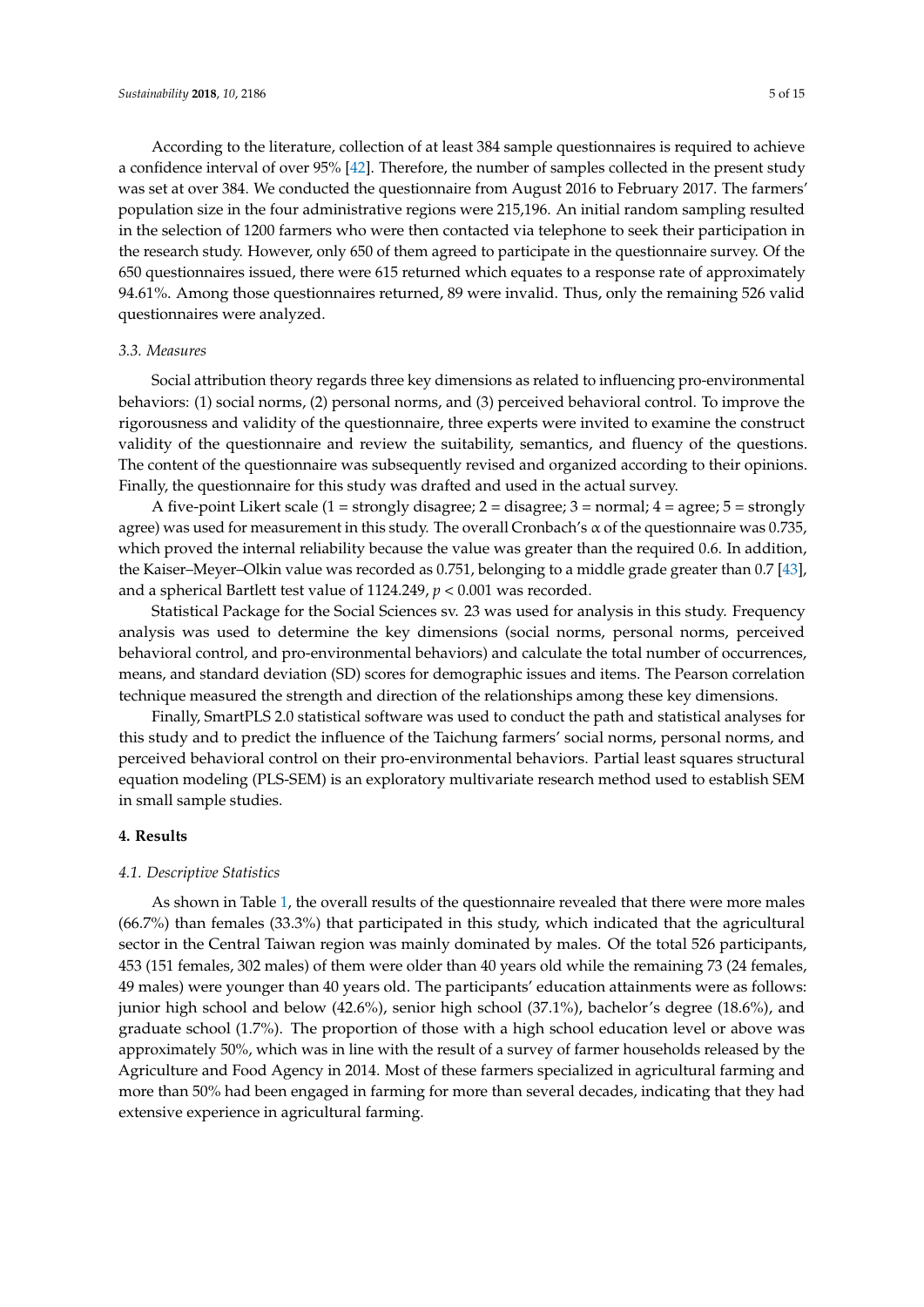<span id="page-5-0"></span>

| Variables                     |           |         | <b>Social Norms</b> |      |       |                  | <b>Personal Norms</b> |           |       |                  | <b>Perceived Behavioral Control</b> |           | <b>Pro-Environmental Behaviors</b> |                  |      |           |       |       |
|-------------------------------|-----------|---------|---------------------|------|-------|------------------|-----------------------|-----------|-------|------------------|-------------------------------------|-----------|------------------------------------|------------------|------|-----------|-------|-------|
|                               | Frequency | Percent | Mean                | SD   |       | $\boldsymbol{p}$ | Mean                  | <b>SD</b> |       | $\boldsymbol{p}$ | Mean                                | <b>SD</b> |                                    | $\boldsymbol{p}$ | Mean | <b>SD</b> |       | p     |
| All                           |           |         |                     |      |       |                  |                       |           |       |                  |                                     |           |                                    |                  |      |           |       |       |
| Female                        | 175       | 33.3    | 2.80                | 0.67 | 3.931 | 0.000            | 3.21                  | 0.74      | 4.431 | 0.000            | 3.45                                | 0.78      | 3.015                              | 0.003            | 3.75 | 0.68      | 3.219 | 0.001 |
| Male                          | 351       | 66.7    | 2.55                | 0.69 |       |                  | 2.90                  | 0.76      |       |                  | 3.20                                | 0.94      |                                    |                  | 3.50 | 0.90      |       |       |
| Farmers older<br>than 40      |           |         |                     |      |       |                  |                       |           |       |                  |                                     |           |                                    |                  |      |           |       |       |
| Female                        | 151       | 33.3    | 2.83                | 0.68 | 3.921 | 0.000            | 3.17                  | 0.75      | 4.057 | 0.000            | 3.43                                | 0.79      | 3.228                              | 0.001            | 3.73 | 0.68      | 2.924 | 0.004 |
| Male                          | 302       | 66.7    | 2.56                | 0.68 |       |                  | 2.87                  | 0.75      |       |                  | 3.16                                | 0.94      |                                    |                  | 3.48 | 0.94      |       |       |
| Farmers<br>younger than<br>40 |           |         |                     |      |       |                  |                       |           |       |                  |                                     |           |                                    |                  |      |           |       |       |
| Female                        | 24        | 32.9    | 2.58                | 0.55 | 0.746 | 0.459            | 3.43                  | 0.68      | 1.873 | 0.067            | 3.60                                | 0.71      | 0.546                              | 0.587            | 3.88 | 0.73      | L.473 | 0.146 |
| Male                          | 49        | 67.1    | 2.47                | 0.73 |       |                  | 3.10                  | 0.80      |       |                  | 3.50                                | 0.87      |                                    |                  | 3.58 | 0.93      |       |       |

Table 1. Descriptive statistics related to the gender among young and older farmers for social norms, personal norms, perceived behavioral control, and pro-environmental behaviors to farming.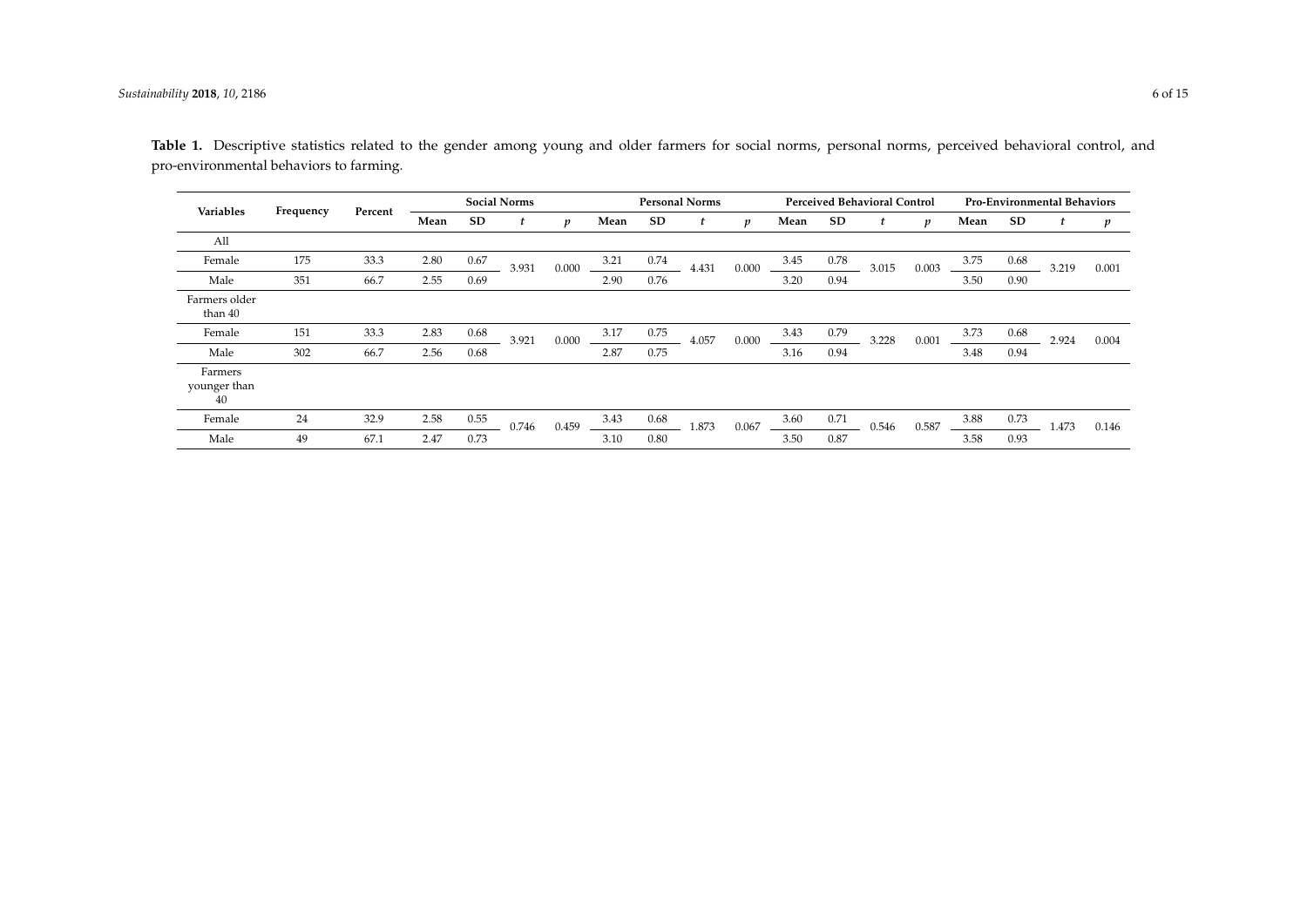Results revealed significant differences between females and males in terms of their social norms (df = 524, two-tailed, *t* = 3.931 > 1.967, *p* = 0.000), personal norms (df = 524, two-tailed, *t* = 4.431 > 1.967,  $p = 0.000$ , perceived behavioral control (df = 524, two-tailed,  $t = 3.015 > 1.967$ ,  $p = 0.003$ ), and pro-environmental behaviors friendly to farming (df = 524, two-tailed, *t* = 3.219 > 1.967, *p* = 0.001). When comparing between females and males in the age group of older than 40 years old, findings showed significant differences in their social norms (df = 451, two-tailed, *t* = 3.921 > 1.967, *p* = 0.000), personal norms (df = 451, two-tailed, *t* = 4.057 > 1.967, *p* = 0.000), perceived behavioral control (df = 451, two-tailed,  $t = 3.228 > 1.967$ ,  $p = 0.001$ ), and pro-environmental behaviors to farming (df = 451, two-tailed,  $t = 2.924 > 1.967$ ,  $p = 0.004$ ). However, there were no significant differences (*p*-value greater than 0.05) found between females and males in the under 40 years old age group for their social norms, personal norms, perceived behavioral control, and pro-environmental behaviors to farming.

When comparing the two age groups (i.e., farmers older than 40 years old, and farmers younger than 40 years old), significant differences were found in their personal norms (degree of freedom, df = 524, two-tailed, *t* = −2.403 > 1.96, *p* = 0.018), and perceived behavioral control (df = 524, two-tailed, *t* = −2.753 > 1.96, *p* = 0.011). Table [2](#page-6-0) summarizes the results of the analysis of differences between the two age groups' social norms, personal norms, perceived behavioral control, and pro-environmental behaviors.

<span id="page-6-0"></span>**Table 2.** Results of analysis of differences between young farmers and older farmers. (SN: social norms; PN: personal norms; PBC: perceived behavioral control; PEBs: pro-environmental behaviors).

|            |      |           | Farmers Younger than 40 ( $n = 73$ ) Farmers Older than 40 ( $n = 453$ ) |      |     |         |         |
|------------|------|-----------|--------------------------------------------------------------------------|------|-----|---------|---------|
|            | Mean | <b>SD</b> | Mean                                                                     | SD   | df  |         |         |
| SN         | 2.51 | 0.67      | 2.65                                                                     | 0.69 | 524 | 1.71    | 0.09    |
| PΝ         | 3.21 | 0.77      | 2.97                                                                     | 0.77 | 524 | $-2.40$ | $0.02*$ |
| <b>PBC</b> | 3.53 | 0.82      | 3.25                                                                     | 0.90 | 524 | $-2.75$ | $0.01*$ |
| <b>PEB</b> | 3.68 | 0.88      | 3.56                                                                     | 0.84 | 524 | $-1.07$ | 0.28    |

\* At the significant level of 0.05 (two-tailed).

In terms of social norms, the older farmers had consistently attained a higher mean score value than the young farmers for all the question items "My friends would recommend that I use pesticides and herbicides to prevent damage caused by pests and weeds." "My friends around me spray pesticides and herbicides regularly." and "Many farmers spray pesticides and herbicides." This indicated that older farmers in Central Taiwan were more sensitive to the social impact of using pesticides and herbicides than young farmers. Results of the social norms items are presented in Table [3.](#page-6-1)

**Table 3.** Results of social norms items.

<span id="page-6-1"></span>

| <b>Social Norms</b>                                                                                                      |      | Farmers Younger than 40 | <b>Farmers Older than 40</b> |           |
|--------------------------------------------------------------------------------------------------------------------------|------|-------------------------|------------------------------|-----------|
|                                                                                                                          | Mean | <b>SD</b>               | Mean                         | <b>SD</b> |
| SN1. Many farmers spray pesticides and herbicides. (R)                                                                   | 2.04 | 0.84                    | 2.21                         | 0.92      |
| SN2. My friends around me spray pesticides and herbicides regularly. (R)                                                 | 2.21 | 0.73                    | 2.28                         | 0.82      |
| SN3. My friends would recommend that I use pesticides and herbicides<br>to prevent damage caused by pests and weeds. (R) | 3.27 | 1.05                    | 3.47                         | 1.04      |
| <b>SN</b> Score                                                                                                          | 2.51 | 0.67                    | 2.65                         | 0.69      |

On the other hand, young farmers achieved a higher mean score than the older farmers in all the question items ("I know that the use of pesticides and herbicides will have a negative impact on crops and soil." "I know that crops with residual pesticides and herbicides will cause human injury and illness." and "I know that spraying pesticides and herbicides is not the best way to maintain agricultural quality.") related to personal norms. The results suggested that young farmers in Central Taiwan had a better understanding of the consequences of using pesticides and herbicides than the older farmers. Table [4](#page-7-0) presents summary results of the personal norms items.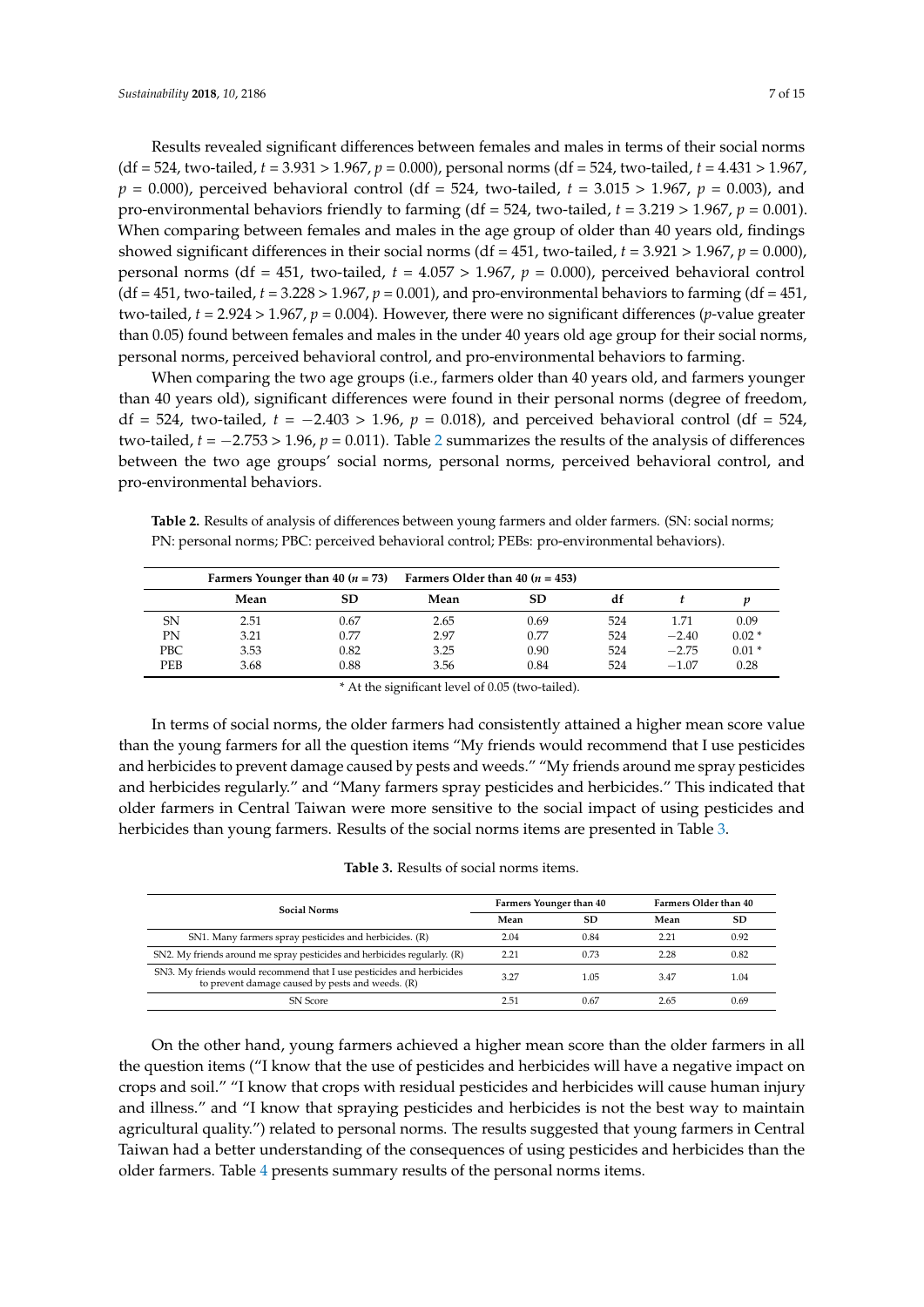<span id="page-7-0"></span>

| <b>Personal Norms</b>                                                                                        |      | Farmers Younger than 40 | <b>Farmers Older than 40</b> |      |  |
|--------------------------------------------------------------------------------------------------------------|------|-------------------------|------------------------------|------|--|
|                                                                                                              | Mean | SD                      | Mean                         | SD   |  |
| PN1. I know that spraying pesticides and herbicides is<br>not the best way to maintain agricultural quality. | 2.53 | 1.08                    | 2.33                         | 0.93 |  |
| PN2. I know that the use of pesticides and herbicides<br>will have a negative impact on crops and soil.      | 4.14 | 0.99                    | 3.68                         | 1.16 |  |
| PN3. I know that crops with residual pesticides and<br>herbicides will cause human injury and illness.       | 2.95 | 1.21                    | 291                          | 1.25 |  |
| <b>PN</b> Score                                                                                              | 3.21 | 0.77                    | 297                          | 0.76 |  |

## **Table 4.** Results of personal norms items.

With regards to perceived behavioral control, young farmers had a higher mean score in all question items, "I can restrain myself from using pesticides and herbicides even if there are many weeds in the farmland." and "I will not kill them even if wild animals damage the crops." than the older farmers. The outcome revealed that young farmers in Central Taiwan were more aware of the need to control the use of pesticides and herbicides, and were more willing to protect wildlife than the older farmers. Results of the perceived behavioral control items are presented in Table [5.](#page-7-1)

<span id="page-7-1"></span>

| <b>Perceived Behavioral Control</b>                                                                               | <b>Farmers Younger than 40</b> |      | Farmers Older than 40 |      |  |
|-------------------------------------------------------------------------------------------------------------------|--------------------------------|------|-----------------------|------|--|
|                                                                                                                   | Mean                           | SD   | Mean                  | SD   |  |
| PBC1. I can restrain myself from using pesticides and herbicides<br>even if there are many weeds in the farmland. | 3.75                           | 0.89 | 3.63                  | 1.00 |  |
| PBC2. I will not kill them even if wild animals damage the crops.                                                 | 3.32                           | 1.07 | 2.86                  | 1.23 |  |
| PBC Score                                                                                                         | 3.53                           | 0.82 | 3.25                  | 0.90 |  |

**Table 5.** Results of perceived behavioral control items.

When considering the pro-environmental behaviors, older farmers were lacking behind the young farmers in all the question items, "I use pro-environmental farming methods and try not to spray pesticides and herbicides." and "I do not use pesticides but instead use energy and pro-environmental efficient techniques for farming." The findings indicated that young farmers in Central Taiwan were more willing to control the use of pesticides and herbicides, and less likely to use them to kill pests or weeds in the farmlands than the older farmers. Table [6](#page-7-2) presents the results associated with the pro-environmental behaviors items.

#### **Table 6.** Results of pro-environmental behaviors items.

<span id="page-7-2"></span>

| <b>Pro-Environmental Behaviors</b>                                                                              | <b>Farmers Younger than 40</b> |      | <b>Farmers Older than 40</b> |      |  |
|-----------------------------------------------------------------------------------------------------------------|--------------------------------|------|------------------------------|------|--|
|                                                                                                                 | Mean                           | SD   | Mean                         | SD   |  |
| PEB1. I use pro-environmental farming methods and try not to<br>spray pesticides and herbicides.                | 3.88                           | 0.96 | 3.82                         | 0.92 |  |
| PEB2. I do not use pesticides but instead use energy and<br>pro-environmental efficient techniques for farming. | 3.48                           | 1.80 | 3.31                         | 1.19 |  |
| PEB Score                                                                                                       | 3.68                           | 0.88 | 3.56                         | 0.84 |  |

## *4.2. Correlation Analysis*

As shown in Table [7,](#page-8-0) the results of the correlation analysis suggested a moderate level of correlation between social norms and pro-environmental behaviors (0.488), personal norms and perceived behavioral control (0.416), social norms and pro-environmental behaviors (0.414), perceived behavioral control and pro-environmental behaviors (0.398), and social norms and personal norms (0.305). However, the relationship between social norms and perceived behavioral control was not evident.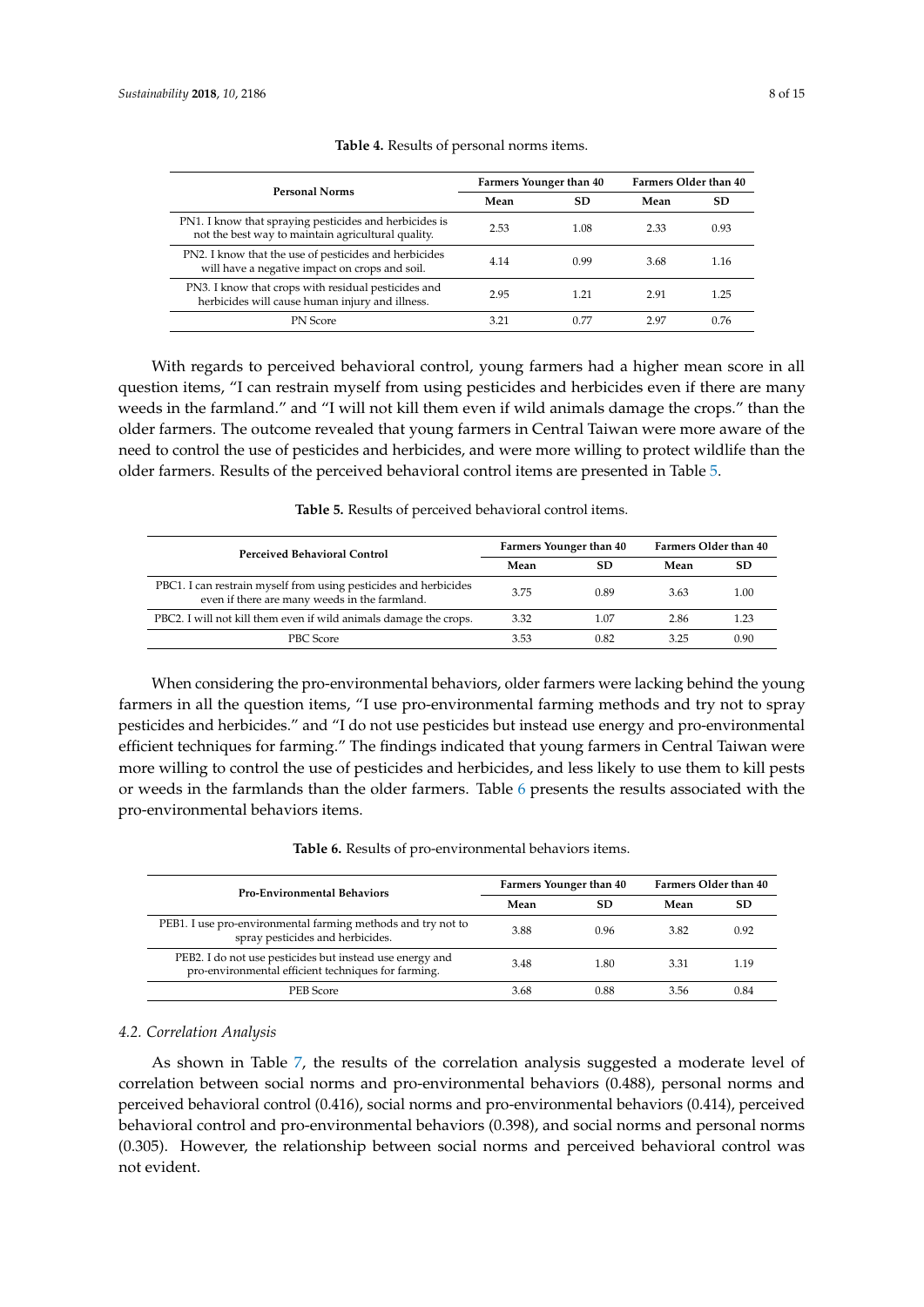<span id="page-8-0"></span>

| Dimension                    | <b>Social Norms</b> | <b>Personal Norms</b>      | <b>Perceived Behavioral</b><br>Control | Pro-Environmental<br><b>Behaviors</b> |
|------------------------------|---------------------|----------------------------|----------------------------------------|---------------------------------------|
| Social Norms                 | 1.000               |                            |                                        |                                       |
| Personal Norms               | 0.305               | 1.000                      |                                        |                                       |
| Perceived Behavioral Control | 0.204               | 0.416                      | 1.000                                  |                                       |
| Pro-environmental Behaviors  | 0.414               | 0.488                      | 0.398                                  | 1.000                                 |
|                              |                     | All $\lt 0.001$ two-tailed |                                        |                                       |

**Table 7.** Correlation coefficient in the model.

## *4.3. Path Analysis and Structural Equation Model*

The dimensions of the young farmers' pro-environmental behaviors were analyzed using SmartPLS 2.0, and the results are presented in Table [8.](#page-8-1) The PLS results revealed that young farmers had different paths of pro-environmental behaviors from older farmers. The average variance extracted (AVE) values on the three dimensions (social norms, perceived behavioral control, and pro-environmental behaviors) for young farmers were greater than 0.5, indicating that each dimension had achieved a convergent validity level. Although the AVE value of the personal norms dimension was 0.484, it was still greater than the acceptable value of 0.4 [\[44\]](#page-14-5). The composite reliability (CR) of each dimension was greater than 0.7, indicating that the internal consistency of each dimension met the standard. The Cronbach's  $\alpha$  of social norms, perceived behavioral control, and pro-environmental behaviors all reached a credible standard of 0.5 or more, and the Cronbach's  $\alpha$  of personal norms reached 0.4. The  $R^2$  of personal norms, perceived behavioral control, and pro-environmental behaviors were 0.112, 0.202, and 0.329, respectively.

<span id="page-8-1"></span>**Table 8.** Analysis of indicators for AVE and CR from young farmers aged under 40 years.

|            | <b>AVE</b> | CR    | $R^2$ | Cronbach's $\alpha$ |
|------------|------------|-------|-------|---------------------|
| SN         | 0.561      | 0.791 |       | 0.649               |
| PN         | 0.489      | 0.74  | 0.112 | 0.484               |
| PBC        | 0.68       | 0.807 | 0.202 | 0.56                |
| <b>PEB</b> | 0.664      | 0.797 | 0.329 | 0.503               |

Figure [3](#page-9-0) presents the model structure of pro-environmental farming behaviors among young farmers. The bootstrapping method was used to obtain the *t*-value of the path and test its significance level. According to the path analysis, social norms ( $\beta = -0.009$ ,  $t = 0.060$ ) were not directly impacting on pro-environmental behaviors, but instead had a direct and predictive impact on perceived behavioral control ( $\beta$  = 0.319, *t* = 3.097) and personal norms ( $\beta$  = 0.335, *t* = 2.552). Therefore, H1 was not supported since there was no evidence of a direct influence of social norms on pro-environmental behaviors of young farmers. However, H2 and H3 were supported since the findings revealed a direct positive influence of social norms on perceived behavioral control, and personal norms, which were intervening variables of pro-environmental behaviors. Results also showed that personal norms had a direct effect on perceived behavioral control (*β* = 0.228, *t* = 2.053), and pro-environmental behaviors (*β* = 0.311, *t* = 2.457). Hence, H4 and H5 were supported since personal norms had direct positive effects on perceived behavioral control and pro-environmental behaviors. H6 was also supported because there was clear evidence on the direct positive influence of perceived behavioral control ( $\beta$  = 0.394, *t* = 3.478) on pro-environmental behaviors.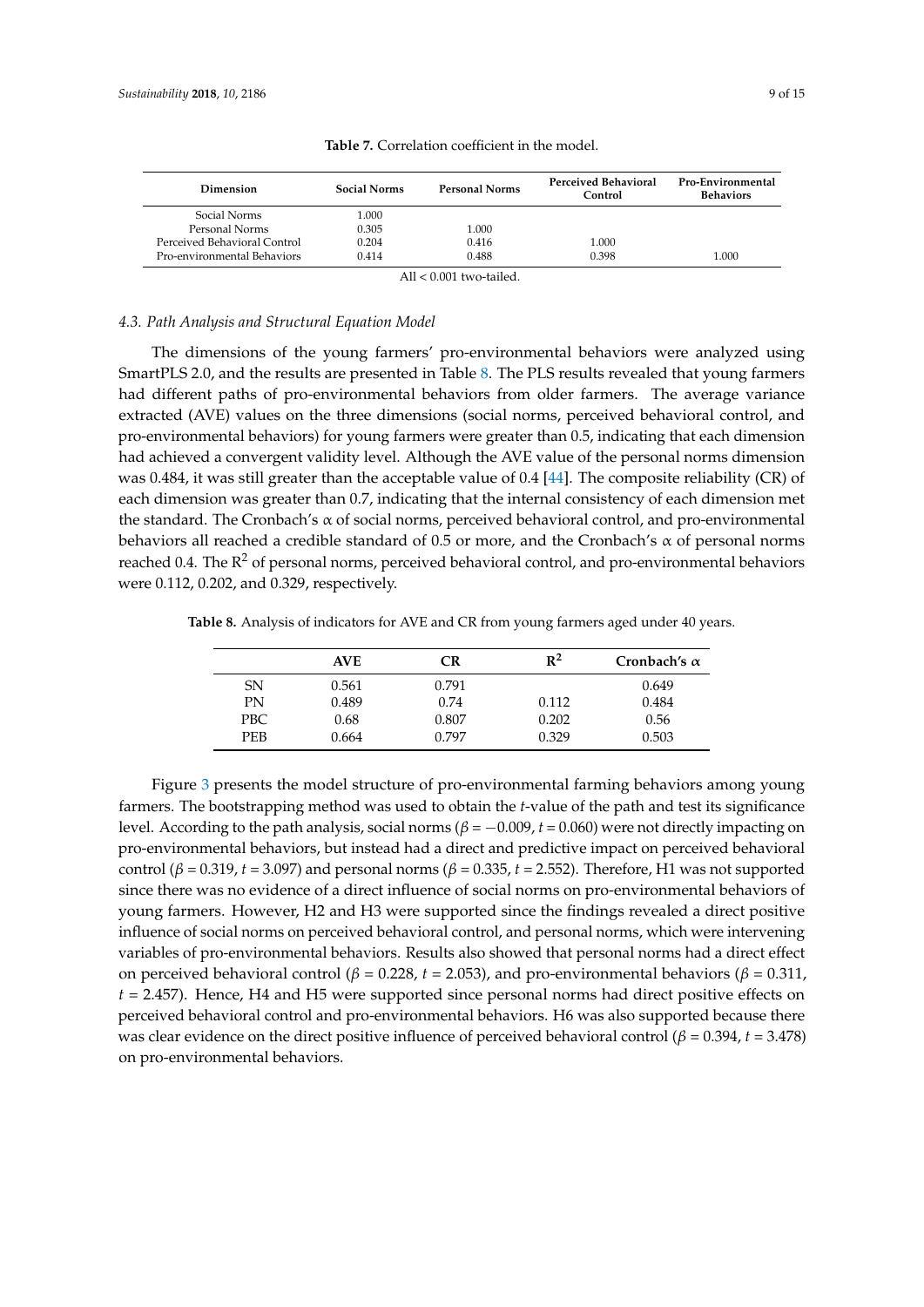<span id="page-9-0"></span>

**Figure 3.** Path coefficients of young farmers aged under 40 years in SNs, PNs, PBC, and PEBs in the **Figure 3.** Path coefficients of young farmers aged under 40 years in SNs, PNs, PBC, and PEBs in the model. \* *p* < 0.05, \*\* *p* < 0.01, \*\*\* *p* < 0.001. model. \* *p* < 0.05, \*\* *p* < 0.01, \*\*\* *p* < 0.001.

The dimensions of pro-environmental farming behaviors of older farmers were also analyzed The dimensions of pro-environmental farming behaviors of older farmers were also analyzed  $\frac{1}{2}$  is shown in Table 9, results in Table 9, results in Table 9, results in Table 9, results in Table 9, results in Table 9, results in Table 9, results in Table 9, results in Table 9, results in Table 9, results in using SmartPLS 2.0. As shown in Table [9,](#page-9-1) results indicated that the AVE values for social norms, perceived behavioral control, and pro-environmental behaviors were greater than 0.5, indicating that each dimension had achieved a convergent validity level. While the AVE value of personal norms was 0.469, it was still within the acceptable value of greater than 0.4 [\[44\]](#page-14-5). The CR of each dimension was greater than 0.7, indicating that the internal consistency of each dimension met the standard. The Cronbach's  $\alpha$  of social norms met the credible standard of 0.6 or more, whereas the Cronbach's  $\alpha$  of personal norms and perceived behavioral control reached 0.4, and the Cronbach's  $\alpha$ of the pro-environmental behaviors was 0.35. The  $\mathbb{R}^2$  of personal norms, perceived behavioral control, and pro-environmental behaviors was 0.190, 0.1513, and 0.431 respectively.

<span id="page-9-1"></span>**Table 9.** Analysis of indicators for AVE and CR for older farmers aged over 40 years.

|     | <b>AVE</b> | CR    | $R^2$ | Cronbach's $\alpha$ |
|-----|------------|-------|-------|---------------------|
| SN  | 0.55       | 0.786 |       | 0.618               |
| PN  | 0.469      | 0.715 | 0.190 | 0.454               |
| PBC | 0.630      | 0.767 | 0.151 | 0.460               |
| PEB | 0.621      | 0.764 | 0.431 | 0.399               |

The model structure of the pro-environmental farming behaviors among older farmers is presented in Figure [4.](#page-10-0) The bootstrapping method was used to obtain the *t*-value of the path and test its significance level. Analysis results showed that social norms of the older farmers had a direct predictive impact on pro-environmental behaviors (*β* = 0.254, *t* = 2.898) and personal norms (*β* = 0.436,  $t = 4.695$ ) but had no direct impact on their perceived behavioral control ( $\beta = 0.107$ ,  $t = 0.874$ ). Therefore, H7 and H9 were supported since a direct influence of social norms on pro-environmental behaviors and personal norms was established. However, H8 was not supported as there was no evidence of social norms affecting perceived behavioral control. Findings also suggested that there was direct influence of personal norms on perceived behavioral control (*β* = 0.330, *t* = 2.163) and pro-environmental behaviors (*β* = 0.330, *t* = 3.263), and perceived behavioral control (*β* = 0.280, *t* = 2.406) on pro-environmental behaviors. Thus, H7, H8 and H9 were supported confirming the positive direct influence of personal norms on pro-environmental behaviors, and perceived behavioral control, which also had an indirect impact on pro-environmental behaviors.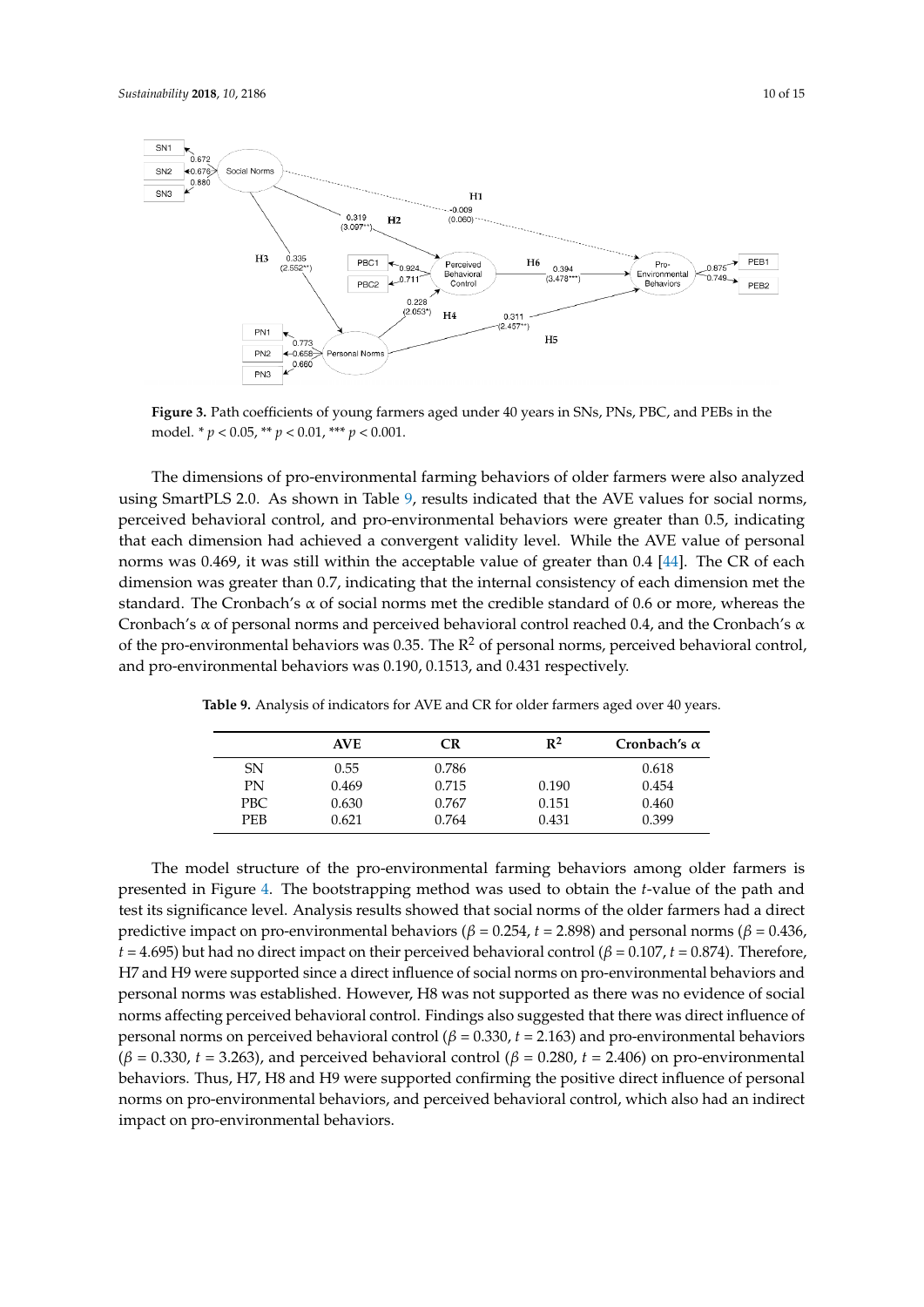<span id="page-10-0"></span>

**Figure 4.** Path coefficients of older farmers aged over 40 years in SNs, PNs, PBC, and PEBs in the **Figure 4.** Path coefficients of older farmers aged over 40 years in SNs, PNs, PBC, and PEBs in the model. \* *p* < 0.05, \*\* *p* < 0.01, \*\*\* *p* < 0.001. model. \* *p* < 0.05, \*\* *p* < 0.01, \*\*\* *p* < 0.001.

## **5. Discussion 5. Discussion**

This study used the Social Attribution Theory to investigate the influence of social norms, This study used the Social Attribution Theory to investigate the influence of social norms, personal norms, and perceived behavioral control on pro-environmental behaviors by two age personal norms, and perceived behavioral control on pro-environmental behaviors by two age groups (i.e., under 40 years old, and above 40 years old) of farmers in Central Taiwan. Literature groups (i.e., under 40 years old, and above 40 years old) of farmers in Central Taiwan. Literature review indicated that there was a need to further understand farmers' attitudes towards the natural review indicated that there was a need to further understand farmers' attitudes towards the natural environment and gain insights to determine if young farmers were more concerned about the environment and gain insights to determine if young farmers were more concerned about the environment than older farmers. This study has attempted to fill this gap by testing social norms, personal norms, and perceived behavioral control to determine their specific path and level of influence on pro-environmental behaviors. The findings revealed support and accepted 10 (i.e., H2, H3, H4, H5, H6, H7, H9, H10, H11, and H12) of the 12 hypotheses, indicating a positive direct relationship. Overall, young farmers were demonstrating a greater level of pro-environmental behaviors than the older farmers. This finding supported other previous studies [\[45](#page-14-6)[,46\]](#page-14-7) that found younger people to be more concerned about the environment than older adults.

## *5.1. Influence of Social Norms*

The results indicated that social norms not only had a direct impact on the pro-environmental behaviors of older farmers but also played an indirect role in influencing pro-environmental behaviors through personal norms. This could be explained with the social learning model facilitated by industrial cooperation organizations (such as agriculture production and marketing groups). These social learning networks enable farmers to get together to share, support, observe and learn from one another in order to enhance their cultivation, management and other agriculture knowledge, techniques and skills. Thus, social norms shaped by the older farmers could have a greater impact on their pro-environmental behaviors [\[47\]](#page-14-8).

In contrast, social norms did not have a direct effect on the pro-environmental behaviors of young farmers. Instead, social norms could indirectly influence pro-environmental behaviors through personal norms and perceived behavioral control. An explanation to this could be that young farmers acquire messages transmitted by social norms, then process them through internalized personal norms and perceived behavioral control, which subsequently change their behaviors. This might suggest that young farmers have a higher level of self-awareness and inner-directed behaviors, and were not primarily affected by the social norms through the social learning networks. This aligned with some previous studies [\[48](#page-14-9)[,49\]](#page-14-10) that found close associations between young people with self-awareness and inner-directed behaviors.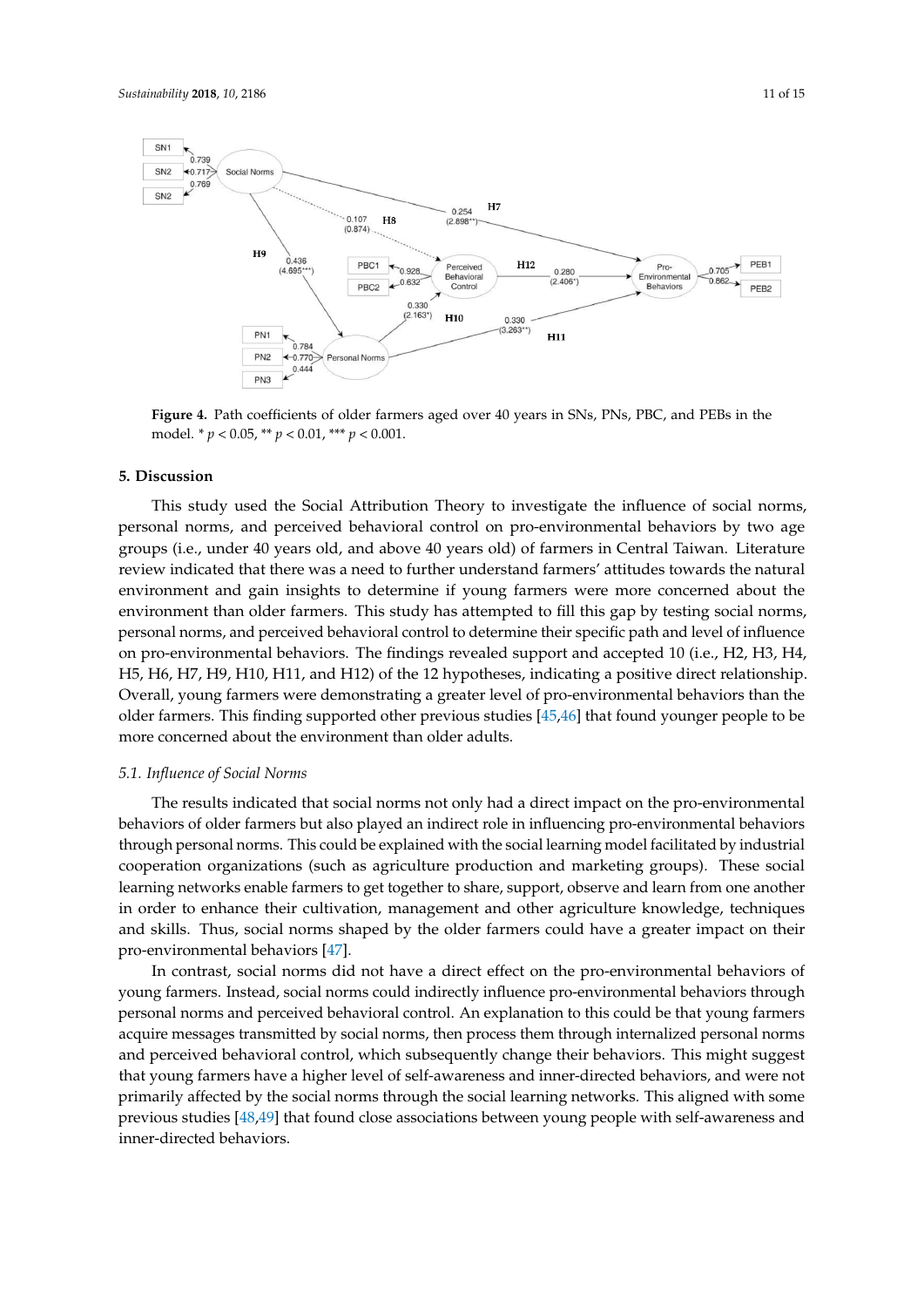#### *5.2. Influence of Personal Norms*

Findings indicated that for both young and older farmers, personal norms not only had a direct influence on pro-environmental behaviors, but could also have an effect on pro-environmental behaviors through perceived behavioral control. This could be explained by young farmers being more receptive to new information and innovative ideas about the environment and thus developing their own sense of knowledge and feelings towards environmental behaviors. The findings supported earlier studies about young people being more open to change [\[50](#page-14-11)[,51\]](#page-14-12), and accepting new and innovative idea [\[52,](#page-14-13)[53\]](#page-14-14) than older people on pro-environmental products.

On the other hand, older farmers might be deeply ingrained in conventional agricultural practices and values, which guides their environmental behaviors. For example, it was a common practice in the past to use pesticides to increase the yield of agricultural products, and this behavior has continued to be in place by many older farmers. In order to change the misconception about the use of pesticides to increase product yield, it would be an imperative to convey to the older farmers the consequences of such behaviors so that they can better engage in pro-environmental behaviors. Several studies in the past also suggested that older farmers tended to be more conservative in their farming practice and thinking [\[54](#page-14-15)[,55\]](#page-14-16), as well as less receptive to new environmental initiatives and policies [\[56\]](#page-14-17).

## *5.3. Influence of Perceived Behavioral Control*

Results showed that pro-environmental behaviors among young and older farmers were affected by perceived behavioral control. However, the perceived behavioral control of older farmers was only affected by personal norms and was not directly affected by social norms. This suggested that older farmers must first have developed their personal norms before they could establish perceived behavioral control. For example, many older farmers had been using conventional farming techniques, including spraying herbicides and pesticides, and this long-established practice could be a major barrier for them to develop self-control towards pro-environmental behaviors. In contrast, young farmers whose pro-environmental behaviors were affected by perceived behavioral control tended to derive from both their social norms and personal norms. The results supported prior studies about the barriers to adoption of sustainable agriculture practices in which older farmers tend to keep up with their traditional beliefs and values, and resist new changes and practices [\[57,](#page-14-18)[58\]](#page-14-19). Other studies [\[54,](#page-14-15)[59\]](#page-14-20) also supported young people demonstrating conservation behaviors through the effects of social norms and/or personal norms that could have contributed to their ease of perceived behavioral control to exhibit pro-environmental behaviors.

## *5.4. Implications, Limitations, and Future Research*

The findings have extended the existing literature about the key determinants of pro-environmental behaviors, specifically on young and older farmers in the context of the Taiwan agricultural sector. Through further understanding of the gaps between two age groups (i.e., below 40 years old, and over 40 years old), appropriate strategies can be developed to encourage pro-environmental behaviors. For example, with older farmers being more responsive to social norms, farmers' associations can organize more social learning networks and opportunities to facilitate the sharing and mutual learning of pro-environmental farming techniques, knowledge and skills. As for young farmers who regard personal norms to be more influential to their pro-environmental behaviors, the focus can be on ensuring the availability of new and updated environmental information and ideas so that they are equipped with the necessary knowledge that can help advance their environmentally friendly behaviors.

This study was empirical in nature, and therefore has constrained the applicability of the findings to other parts of the country and sectors. A more representative sampling population is needed for testing in order to generalize the findings. Furthermore, additional studies are required to provide comparisons with other countries and determine similarities or differences in this situation. In addition,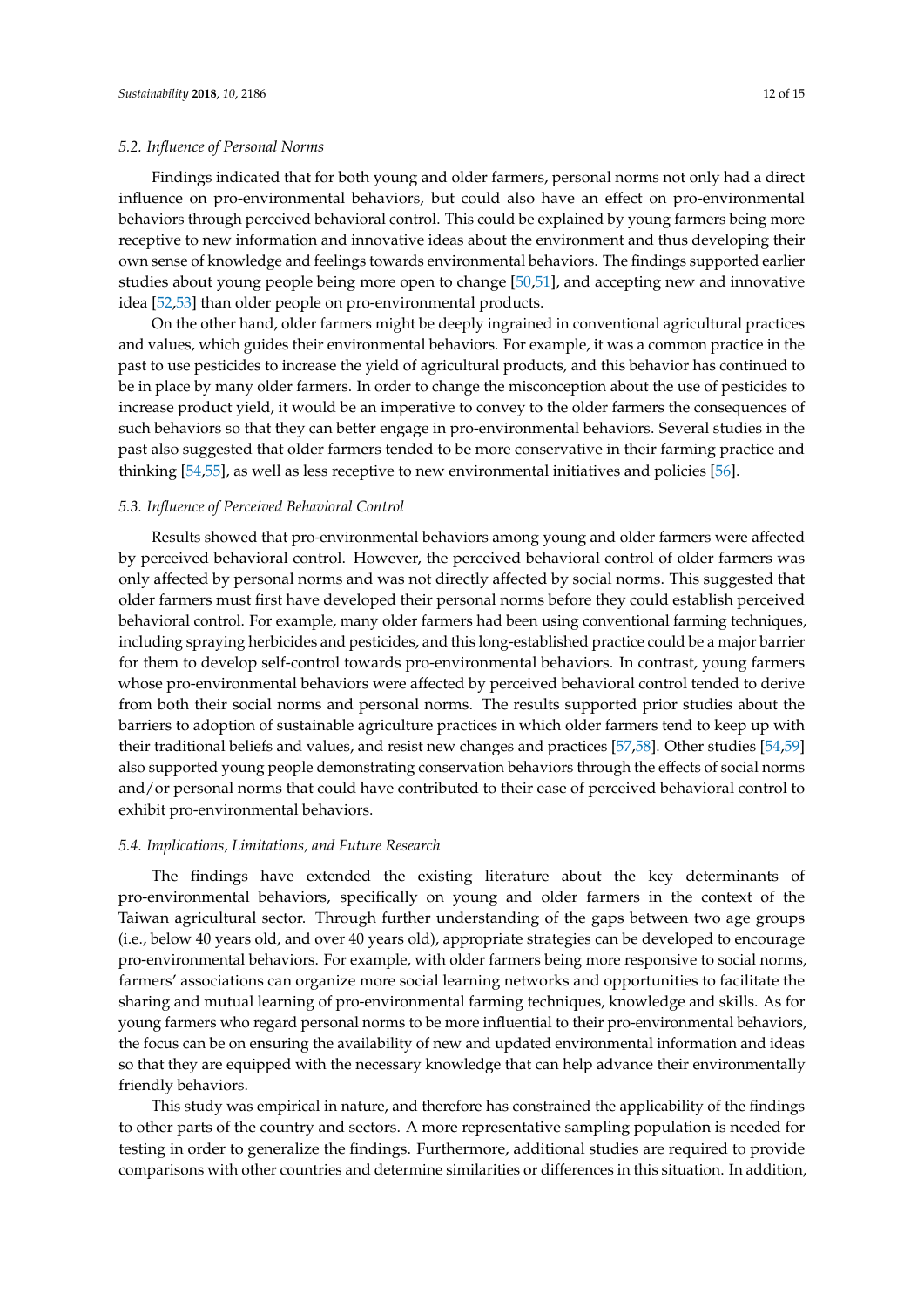future research can also be conducted to explore the impact of generational differences on sustainable development, such as environmental knowledge and attitudes, which may affect pro-environmental behaviors. As this study has relied on the self-reporting questionnaire survey, evidence of validity on the findings could be limited. Thus, it is suggested that observation techniques be used to help verify the responses provided in the questionnaire survey.

## **6. Conclusions**

In conclusion, this study has investigated the influence of social norms, personal norms, and perceived behavioral control on farmers' pro-environmental behaviors in Taiwan. The findings indicated a different influencing path for young farmers and older farmers with respect to their pro-environmental behaviors. Young farmers' pro-environmental farming behaviors were directly affected by personal norms, and indirectly from personal and social norms through perceived behavioral control. As for older farmers, social norms played a major role in influencing their pro-environmental behaviors, while personal norms might have an indirect impact via perceived behavioral control.

**Author Contributions:** W.-T.F. coordinated this research project, designed and conducted the questionnaire and survey. Y.-S.Z. helped to carry out field survey. W.-T.F. analyzed the data and wrote the paper. E.N. contributed in editing this manuscript.

**Funding:** This research received funding from the Ministry of Science and Technology (105-2511-S-003-021-MY3 to Wei-Ta Fang).

**Acknowledgments:** We thank members of the Graduate Institute of Environmental Education, National Taiwan Normal University (NTNU) for their contributions to the manuscript. This work was supported by grants from the Ministry of Science and Technology. This article was also subsidized by the NTNU, Taiwan. Useful suggestions from anonymous reviewers were incorporated into the manuscript.

**Conflicts of Interest:** The authors declare no conflicts of interest.

# **References**

- <span id="page-12-0"></span>1. Bohlen, P.J.; House, G. (Eds.) *Sustainable Agroecosystem Management: Integrating Ecology, Economics, and Society*; CRC Press: Boca Raton, FL, USA, 2009.
- <span id="page-12-1"></span>2. Nielsen, R. *The Little Green Handbook: Seven Trends Shaping the Future of our Planet*; Picador: New York, NY, USA, 2007.
- <span id="page-12-2"></span>3. Rosin, C. The conventions of agri-environmental practice in New Zealand: Farmers, retail driven audit schemes and a new spirit of farming. *GeoJournal* **2008**, *73*, 45–54. [\[CrossRef\]](http://dx.doi.org/10.1007/s10708-008-9177-1)
- <span id="page-12-3"></span>4. Dodd, M.B.; Thorrold, B.S.; Quinn, J.M.; Parminter, T.G.; Wedderburn, M.E. Improving the economic and environmental performance of a New Zealand hill country farm catchment: 1. Goal development and assessment of current performance. *N. Z. J. Agric. Res.* **2008**, *51*, 127–141. [\[CrossRef\]](http://dx.doi.org/10.1080/00288230809510442)
- <span id="page-12-4"></span>5. Wilson, G.A. From productivism to post-productivism . . . and back again? Exploring the (un)changed natural and mental landscapes of European agriculture. *Trans. Inst. Br. Geogr.* **2001**, *26*, 77–102. [\[CrossRef\]](http://dx.doi.org/10.1111/1475-5661.00007)
- <span id="page-12-5"></span>6. Lewandowski, I.; Härdtlein, M.; Kaltschmitt, M. Sustainable crop production: Definition and methodological approach for assessing and implementing sustainability. *Crop Sci.* **1999**, *39*, 184–193. [\[CrossRef\]](http://dx.doi.org/10.2135/cropsci1999.0011183X003900010029x)
- <span id="page-12-6"></span>7. Rigby, D.; Caceres, D. Organic farming and the sustainability of agricultural systems. *Agric. Syst.* **2001**, *68*, 21–40. [\[CrossRef\]](http://dx.doi.org/10.1016/S0308-521X(00)00060-3)
- <span id="page-12-7"></span>8. Feher, I.; Beke, J. Rationale of sustainable agriculture. *Iustum Aequum Salut.* **2013**, *9*, 73–87.
- <span id="page-12-8"></span>9. Casabona, C.M.R.; Epifanio, L.E.S.; Cirion, A.E. *Global Food Security Ethical and Legal Challenges*; Wageningen Academic Pub.: Wageningen, The Netherlands, 2010; p. 532.
- <span id="page-12-9"></span>10. Herath, C.S. Eliciting salient beliefs are critical to predict behavioural change in theory of planned behaviour. *e-Psychologie* **2010**, *4*, 24–36.
- <span id="page-12-10"></span>11. Lichtfouse, E. Society issues, painkiller solutions, dependence and sustainable agriculture. In *Sociology, Organic Farming, Climate Change and Soil Science*; Springer: Dordrecht, The Netherlands, 2010; pp. 1–17.
- <span id="page-12-11"></span>12. Wright, J. *Sustainable Agriculture and Food Security in an Era of Oil Scarcity: Lessons from Cuba*; Routledge: London, UK, 2012.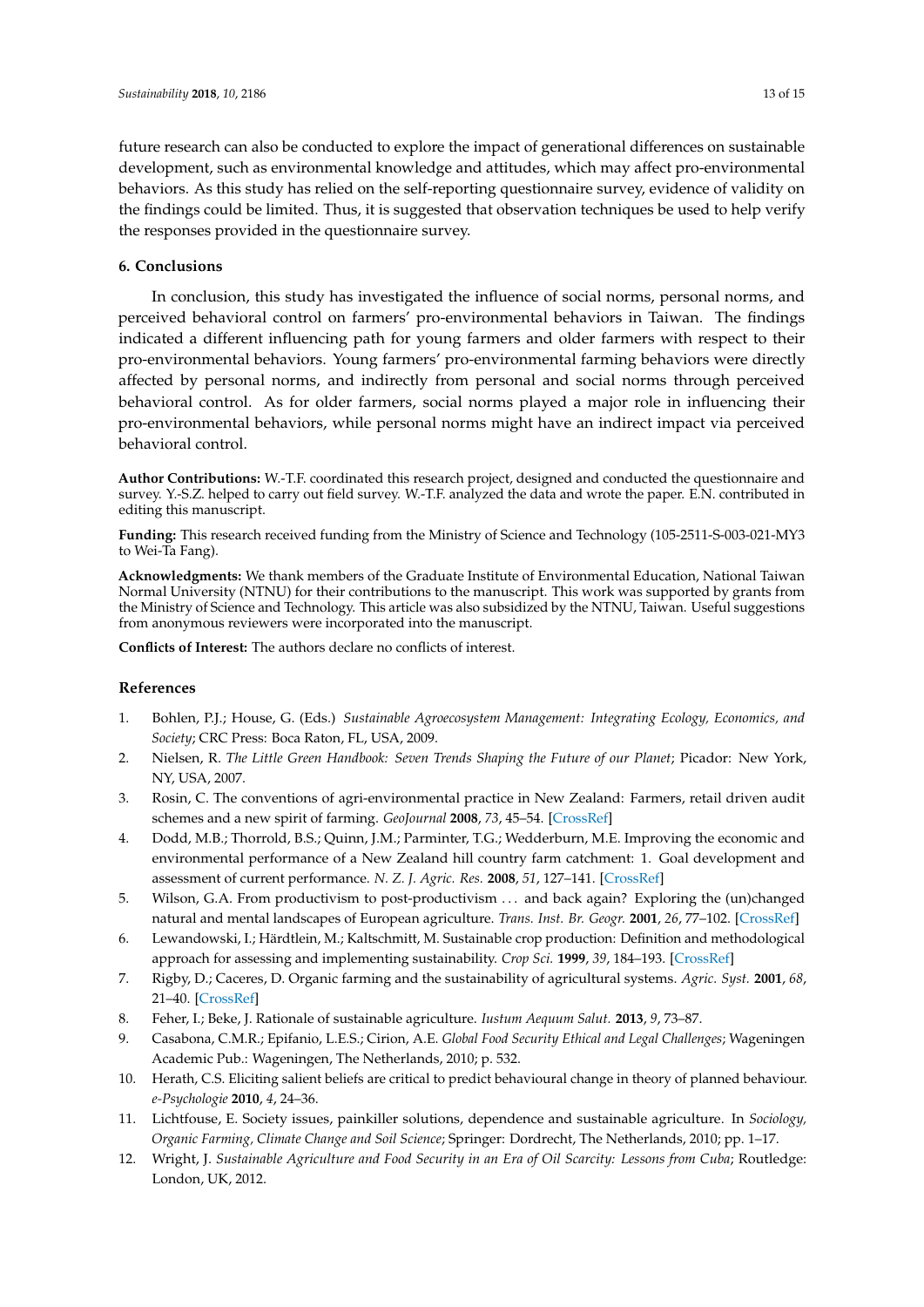- <span id="page-13-0"></span>13. Hseu, Z.Y.; Su, S.W.; Lai, H.Y.; Guo, H.Y.; Chen, T.C.; Chen, Z.S. Remediation techniques and heavy metal uptake by different rice varieties in metal-contaminated soils of Taiwan: New aspects for food safety regulation and sustainable agriculture. *Soil Sci. Plant Nutr.* **2010**, *56*, 31–52. [\[CrossRef\]](http://dx.doi.org/10.1111/j.1747-0765.2009.00442.x)
- <span id="page-13-1"></span>14. Tilman, D.; Cassman, K.G.; Matson, P.A.; Naylor, R.; Polasky, S. Agricultural sustainability and intensive production practices. *Nature* **2002**, *418*, 671. [\[CrossRef\]](http://dx.doi.org/10.1038/nature01014) [\[PubMed\]](http://www.ncbi.nlm.nih.gov/pubmed/12167873)
- <span id="page-13-2"></span>15. Branca, G.; Lipper, L.; McCarthy, N.; Jolejole, M.C. Food security, climate change, and sustainable land management. A review. *Agron. Sustain. Dev.* **2013**, *33*, 635–650. [\[CrossRef\]](http://dx.doi.org/10.1007/s13593-013-0133-1)
- <span id="page-13-3"></span>16. ROC Yearbook—Agriculture. Available online: <https://english.ey.gov.tw/cp.aspx?n=D558EBF449B7C570> (accessed on 15 June 2018).
- <span id="page-13-4"></span>17. Wu, T.C.; Chiu, W.T.F. Development of sustainable agriculture in Taiwan. *J. Agric. Assoc. China* **2000**, *1*, 218–228.
- <span id="page-13-5"></span>18. Arcury, T.A.; Christianson, E.H. Rural-urban differences in environmental knowledge and actions. *J. Environ. Educ.* **1993**, *25*, 19–25. [\[CrossRef\]](http://dx.doi.org/10.1080/00958964.1993.9941940)
- 19. Honnold, J.A. Age and environmental concern some specification of effects. *J. Environ. Educ.* **1984**, *16*, 4–9. [\[CrossRef\]](http://dx.doi.org/10.1080/00958964.1984.9942695)
- 20. Zhang, J. Environmental hazards in the chinese public's eyes. *Risk Anal.* **1993**, *13*, 509–513.
- <span id="page-13-6"></span>21. Klineberg, S.L.; McKeever, M.; Rothenbach, B. Demographic predictors of environmental concern: It does make a difference how it's measured. *Soc. Sci. Q.* **1998**, *79*, 734–753.
- <span id="page-13-8"></span><span id="page-13-7"></span>22. Heider, F. *The Psychology of Interpersonal Relations*; Psychology Press: Princeton, NJ, USA, 2013.
- 23. Kahneman, D.; Miller, D.T. Norm theory: Comparing reality to its alternatives. *Psychol. Rev.* **1986**, *93*, 136–153. [\[CrossRef\]](http://dx.doi.org/10.1037/0033-295X.93.2.136)
- <span id="page-13-9"></span>24. Ajzen, I. From Intentions to Actions: A Theory of Planned Behavior. In *Action Control*; Kuhl, J., Beckmann, J., Eds.; Springer: Berlin/Heidelberg, Germany, 1985; pp. 11–39.
- <span id="page-13-10"></span>25. Thøgersen, J. Norms for environmentally responsible behaviour: An extended taxonomy. *J. Environ. Psychol.* **2006**, *26*, 247–261. [\[CrossRef\]](http://dx.doi.org/10.1016/j.jenvp.2006.09.004)
- <span id="page-13-11"></span>26. Liao, Y.; Ho, S.; Yang, X. Motivators of pro-environmental behavior: Examining the underlying processes in the influence of presumed media influence model. *Sci. Commun.* **2015**, *38*, 51–73. [\[CrossRef\]](http://dx.doi.org/10.1177/1075547015616256)
- <span id="page-13-12"></span>27. Ajzen, I. The theory of planned behavior. *Organ. Behav. Hum. Decis. Process.* **1991**, *50*, 179–211. [\[CrossRef\]](http://dx.doi.org/10.1016/0749-5978(91)90020-T)
- <span id="page-13-13"></span>28. Cialdini, R.B.; Demaine, L.J.; Sagarin, B.J.; Barrett, D.W.; Rhoads, K.; Winter, P.L. Managing social norms for persuasive impact. *Soc. Influ.* **2006**, *1*, 3–15. [\[CrossRef\]](http://dx.doi.org/10.1080/15534510500181459)
- <span id="page-13-14"></span>29. Cialdini, R.B.; Reno, R.R.; Kallgren, C.A. A focus theory of normative conduct: Recycling the concept of norms to reduce littering in public places. *J. Personal. Soc. Psychol.* **1990**, *58*, 1015–1026. [\[CrossRef\]](http://dx.doi.org/10.1037/0022-3514.58.6.1015)
- 30. Fang, W.-T.; Ng, E.; Chang, M.-C. Physical outdoor activity versus indoor activity: Their influence on environmental behaviors. *Int. J. Environ. Res. Public Health* **2017**, *14*, 797. [\[CrossRef\]](http://dx.doi.org/10.3390/ijerph14070797) [\[PubMed\]](http://www.ncbi.nlm.nih.gov/pubmed/28714934)
- 31. Ferdinando, F.; Giuseppe, C.; Paola, P.; Mirilia, B. Distinguishing the sources of normative influence on proenvironmental behaviors: The role of local norms in household waste recycling. *Group Process. Intergroup Relat.* **2011**, *14*, 623–635.
- <span id="page-13-15"></span>32. Matthies, E.; Selge, S.; Klöckner, C.A. The role of parental behaviour for the development of behaviour specific environmental norms—The example of recycling and re-use behaviour. *J. Environ. Psychol.* **2012**, *32*, 277–284. [\[CrossRef\]](http://dx.doi.org/10.1016/j.jenvp.2012.04.003)
- <span id="page-13-16"></span>33. Stern, P.C.; Dietz, T.; Abel, T.D.; Guagnano, G.A.; Kalof, L. A value-belief-norm theory of support for social movements: The case of environmentalism. *Hum. Ecol. Rev.* **1999**, *6*, 81–97.
- 34. Schwartz, S.H. Normative influences on altruism. In *Advances in Experimental Social Psychology*; Leonard, B., Ed.; Academic Press: Cambridge, MA, USA, 1977; Volume 10, pp. 221–279.
- <span id="page-13-17"></span>35. Hansla, A.; Gamble, A.; Juliusson, A.; Gärling, T. The relationships between awareness of consequences, environmental concern, and value orientations. *J. Environ. Psychol.* **2008**, *28*, 1–9. [\[CrossRef\]](http://dx.doi.org/10.1016/j.jenvp.2007.08.004)
- 36. Bamberg, S.; Möser, G. Twenty years after Hines, Hungerford, and Tomera: A new meta-analysis of psycho-social determinants of pro-environmental behaviour. *J. Environ. Psychol.* **2007**, *27*, 14–25. [\[CrossRef\]](http://dx.doi.org/10.1016/j.jenvp.2006.12.002)
- 37. Bortoleto, A.P.; Kurisu, K.H.; Hanaki, K. Model development for household waste prevention behaviour. *Waste Manag.* **2012**, *32*, 2195–2207. [\[CrossRef\]](http://dx.doi.org/10.1016/j.wasman.2012.05.037) [\[PubMed\]](http://www.ncbi.nlm.nih.gov/pubmed/22763047)
- 38. Han, H. Travelers' pro-environmental behavior in a green lodging context: Converging value-belief-norm theory and the theory of planned behavior. *Tour. Manag.* **2015**, *47*, 164–177. [\[CrossRef\]](http://dx.doi.org/10.1016/j.tourman.2014.09.014)